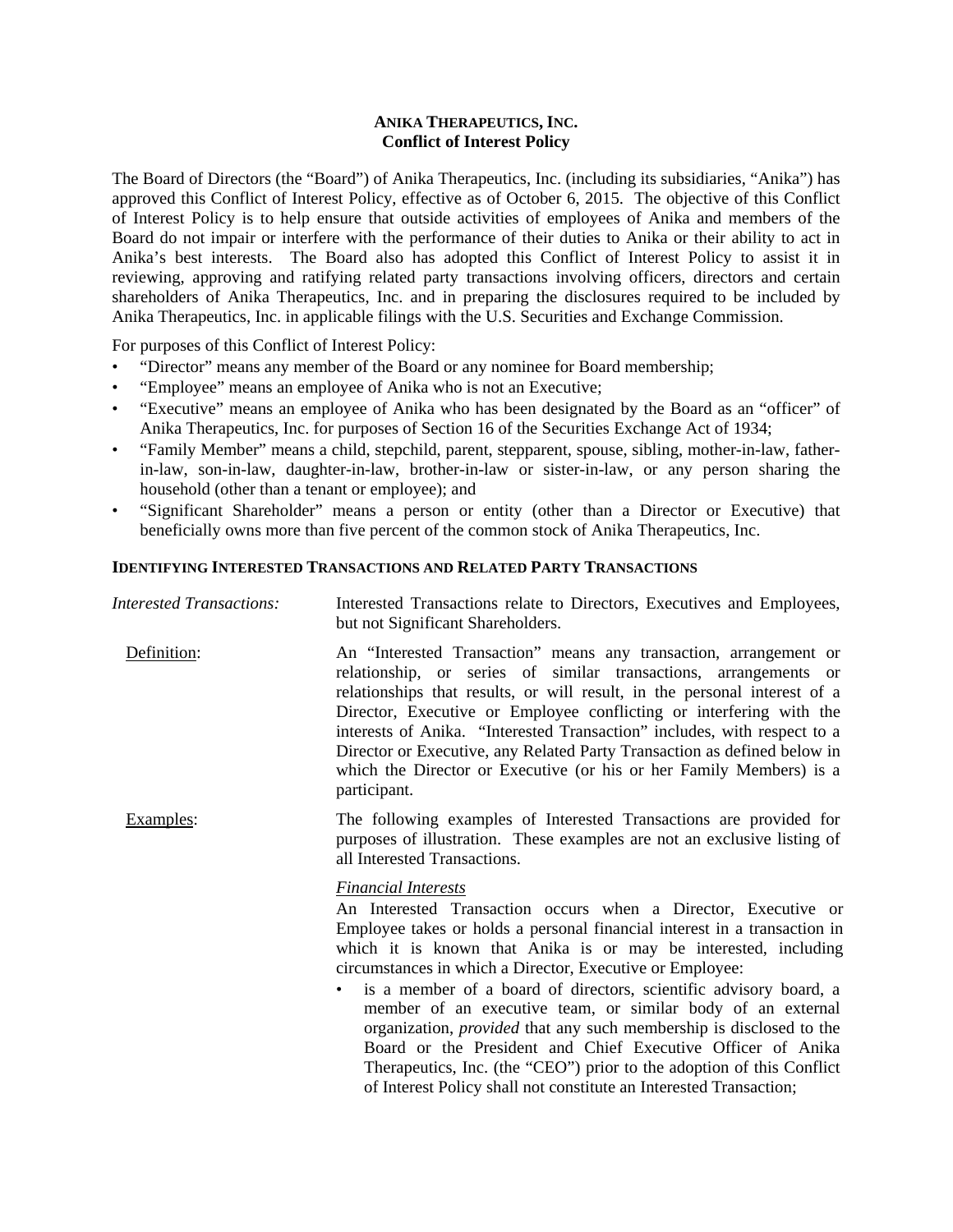- lectures, is engaged to speak or publishes to an external audience on any subject that relates to Anika or the business of Anika; or
- serves as director, trustee, officer or consultant in a charitable, volunteer or civic organization that has a business relationship with Anika.

An Interested Transaction also arises when a Director, Executive or Employee (or any of their Family Members):

- is employed by, or holds more than five-percent ownership of, a supplier, distributor, customer or competitor of Anika;
- acts as an official of, or as advisor to, any governmental agency that has regulatory or supervisory power over Anika; or
- would receive a direct or indirect personal economic benefit from a proposed transaction or relationship involving Anika.

## *Gifts and Hospitality*

An Interested Transaction occurs when a Director, Executive or Employee solicits, receives or gives gifts, hospitality or other favors from or to an potential or existing supplier, distributor, customer or competitor of Anika, other than:

- advertising or promotional matter of limited commercial value (less than \$100);
- occasional business entertaining, such as lunches, cocktail parties or dinners;
- occasional personal hospitality, such as tickets to sporting events or theatres; or
- customary gifts of token value (less than \$100) given on religious, cultural or festive occasions.

## *Hiring of Family Members and Friends*

Anika's hiring of a Family Member or close personal friend of a Director, Executive or Employee as an employee or consultant presents an Interested Transaction when the Director, Executive or Employee is:

- involved in the hiring decision; or
- in a supervisory, subordinate or control relationship with the Family Member or friend.
- *Related Party Transactions:* Related Party Transactions relate to Directors, Executives and Significant Shareholders, but not Employees. As noted above, any Related Party Transaction in which a Director or Executive is a participant also constitutes an Interested Transaction of the Director or Executive. The separate definition of Related Party Transactions is included to assist Anika Therapeutics, Inc. in complying with disclosure requirements of the U.S. Securities and Exchange Commission.

A "Related Party Transaction" is a transaction, arrangement or relationship, or series of similar transactions, arrangements or relationships, in which (a) Anika is or will be a participant, (b) the aggregate amount involved will or may be expected to exceed \$100,000 in any calendar year, and (c) any Director, Executive or Significant Shareholder (or any of their respective Family Members) has or will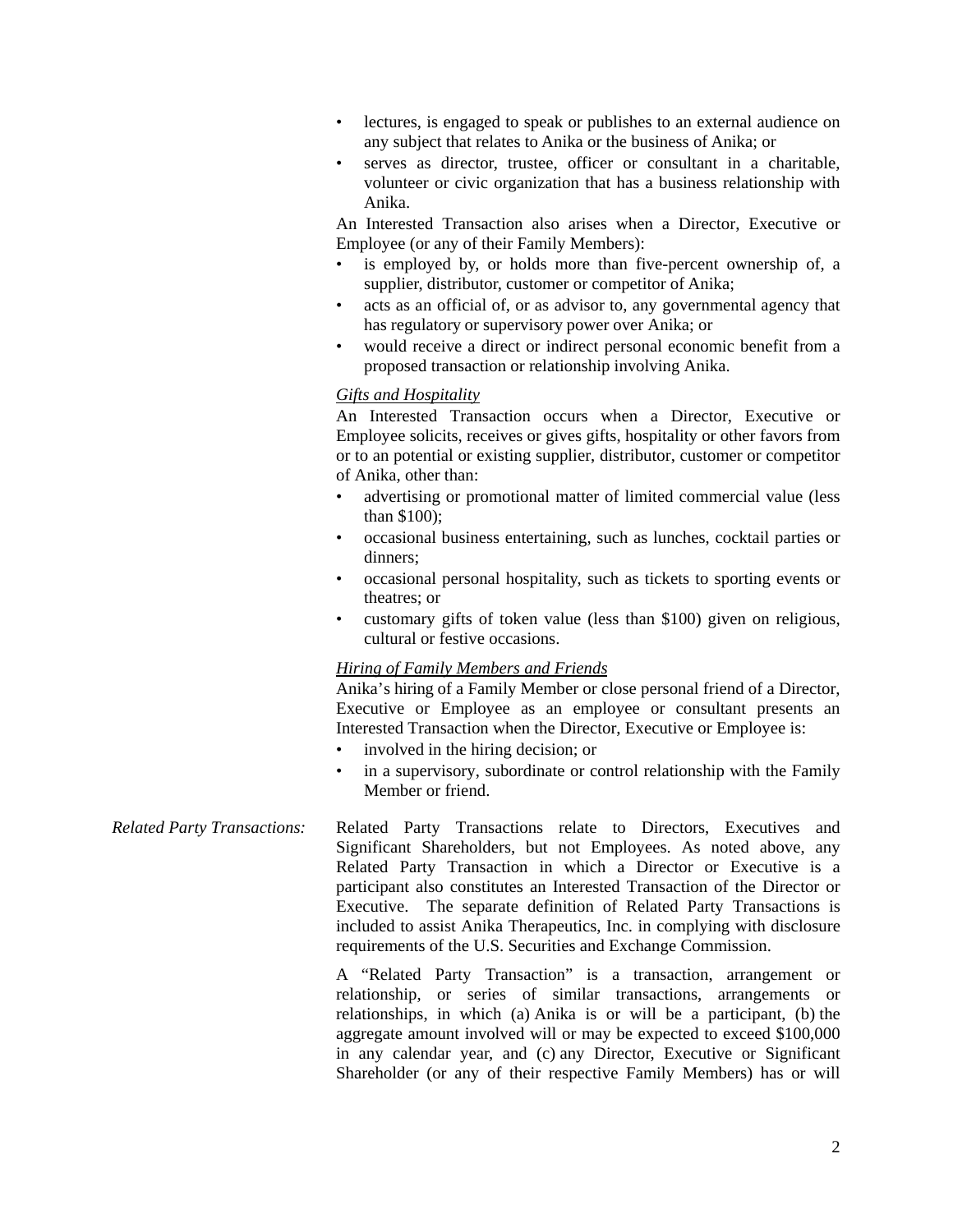have a direct or indirect material interest. This includes any material amendment or modification to an existing Related Party Transaction.

# *Pre-Approved Interested and*

*Related Party Transactions*: The Board has reviewed and pre-approved the following types of transactions, arrangements and relationships, and the following are not subject to any further clearance or approval as Interested Transactions or Related Party Transactions for purposes of this Conflict of Interest Policy:

- the employment by Anika of (a) an Executive if the related compensation is approved (or recommended to the Board for approval) by the Board's compensation committee or (b) an Employee;
- any compensation paid to a Director pursuant to Anika's director compensation policy and reported by Anika Therapeutics, Inc. in an annual proxy statement under Item 402 of Regulation S-K;
- any transaction with another company if the only relationship of a Director, Executive or Employee (or any of their Family Members) is as (a) an employee other than an executive officer or (b) a beneficial owner of less than ten percent of that company's equity, if the aggregate amount involved does not exceed the greater of \$1,000,000 and two percent of that company's total annual revenues;
- any charitable contribution, grant or endowment by Anika to a charitable organization, foundation or university if the only relationship of a Director, Executive or Employee (or any of their Family Members) is as an employee (other than an executive officer or director), if the aggregate amount involved does not exceed the greater of \$1,000,000 and two percent of the charitable organization's total annual receipts;
- any transaction in which the interest of a Director, Executive, Employee or Significant Shareholder (or any of their Family Members) arises solely from the ownership of common stock of Anika Therapeutics, Inc. and all holders of such common stock receive the same benefit on a pro rata basis (*e.g.,* dividends); and
- any indemnification or advancement of expenses made to a Director, Executive or Employee pursuant to Anika's charter or bylaws or pursuant to any written agreement approved by the Board (or the equivalent body of any subsidiary of Anika Therapeutics, Inc.).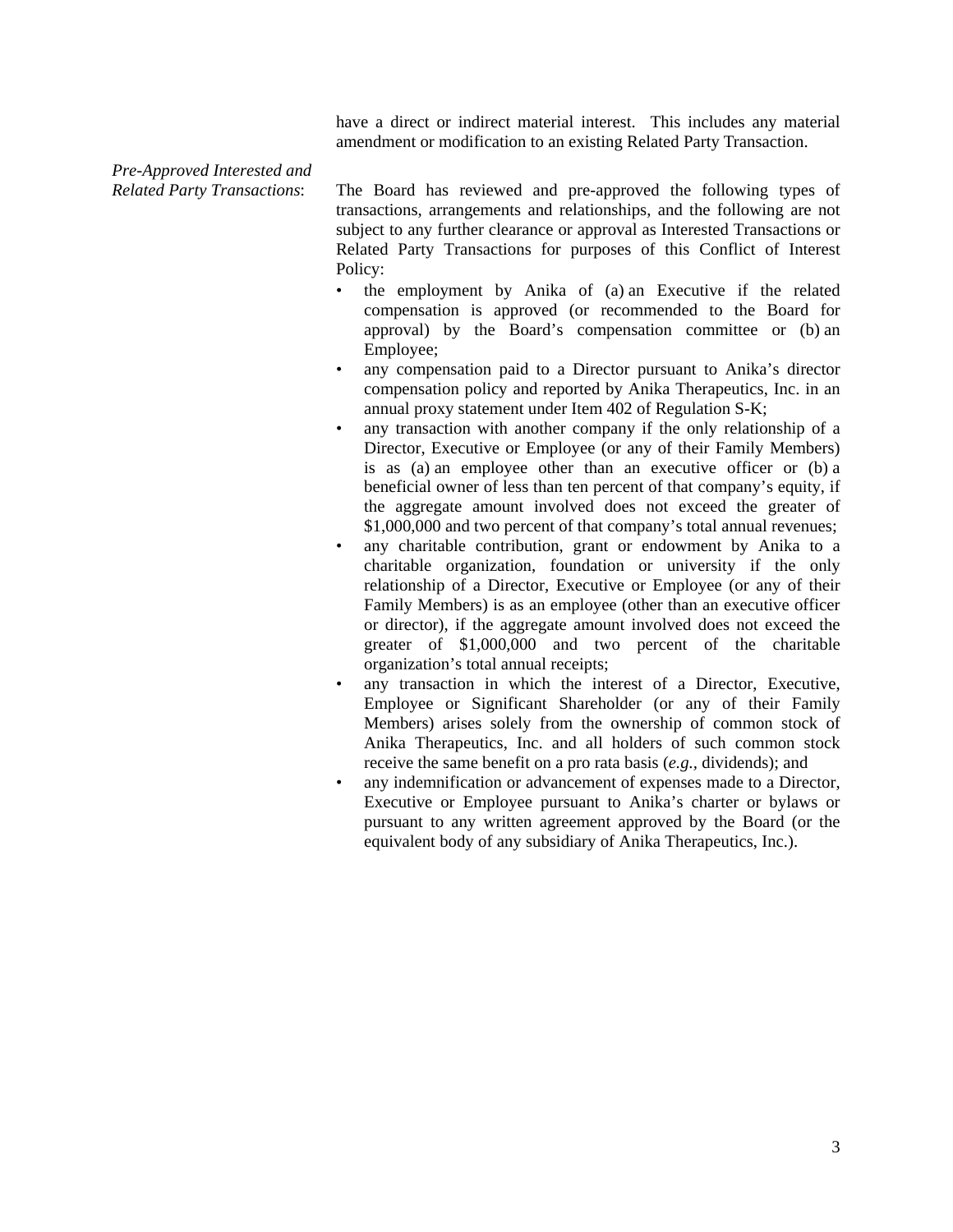# **CLEARANCE OF INTERESTED TRANSACTIONS INVOLVING EMPLOYEES**

| Disclosure:                     | Each Employee must disclose to the CEO or, if an Interested Transaction<br>involves the CEO, the Chief Financial Officer (the CEO or Chief<br>Financial Officer in such capacity, the "Employee Disclosure Officer")<br>any potential or existing Interested Transaction in which the Employee or<br>any of his or her Family Members is a participant, including any<br>additional information about the Interested Transaction that the<br>Employee Disclosure Officer reasonably may request. It is the policy of<br>the Board that any such Interested Transaction be reviewed by the<br>Employee Disclosure Officer in advance, but it will not be considered a<br>violation of this Conflict of Interest Policy if an Employee provides the<br>required notice promptly after he or she becomes aware of an existing<br><b>Interested Transaction.</b>                                                                                         |
|---------------------------------|------------------------------------------------------------------------------------------------------------------------------------------------------------------------------------------------------------------------------------------------------------------------------------------------------------------------------------------------------------------------------------------------------------------------------------------------------------------------------------------------------------------------------------------------------------------------------------------------------------------------------------------------------------------------------------------------------------------------------------------------------------------------------------------------------------------------------------------------------------------------------------------------------------------------------------------------------|
|                                 | A potential Employee must disclose, prior to commencing employment,<br>any potential or existing Interested Transaction in which the Employee or<br>any of his or her Family Members is a participant.                                                                                                                                                                                                                                                                                                                                                                                                                                                                                                                                                                                                                                                                                                                                               |
| Undisclosed                     |                                                                                                                                                                                                                                                                                                                                                                                                                                                                                                                                                                                                                                                                                                                                                                                                                                                                                                                                                      |
| <b>Interested Transactions:</b> | If the Employee Disclosure Officer becomes aware of a potential or<br>existing Interested Transaction in which an Employee or any of his or her<br>Family Members is a participant but which has not been disclosed to the<br>Employee Disclosure Officer pursuant to "-Disclosure" above, the<br>Employee Disclosure Officer shall review the Interested Transaction in<br>accordance with the procedures set forth below. The other Executives<br>and the Employees shall advise the Employee Disclosure Officer<br>promptly upon becoming aware of any such undisclosed Interested<br>Transaction.                                                                                                                                                                                                                                                                                                                                                |
| Review:                         | Following receipt of disclosure as described under "—Disclosure" above<br>or becoming aware of an Interested Transaction as described under "-<br>Undisclosed Interested Transactions" above, the Employee Disclosure<br>Officer shall determine:<br>if an Interested Transaction exists; and<br>if so, whether the Interested Transaction should be cleared.<br>٠                                                                                                                                                                                                                                                                                                                                                                                                                                                                                                                                                                                   |
|                                 | In determining whether to clear an Interested Transaction, the Employee<br>Disclosure Officer shall review and consider all relevant information<br>available to the Employee Disclosure Officer about the Interested<br>Transaction, including, to the extent the Employee Disclosure Officer<br>deems appropriate in the circumstances, the following:<br>whether the Interested Transaction was undertaken in the ordinary<br>course of Anika's business;<br>whether the Interested Transaction was initiated by Anika or the<br>٠<br>Employee (or his or her Family Member);<br>the interest of the Employee (or his or her Family Member);<br>٠<br>the potential benefits to Anika;<br>the approximate dollar value of the amount involved, particularly as<br>it relates to the Employee (or his or her Family Member); and<br>whether the terms are no less favorable to Anika than could have<br>been reached with an unrelated third party. |
|                                 |                                                                                                                                                                                                                                                                                                                                                                                                                                                                                                                                                                                                                                                                                                                                                                                                                                                                                                                                                      |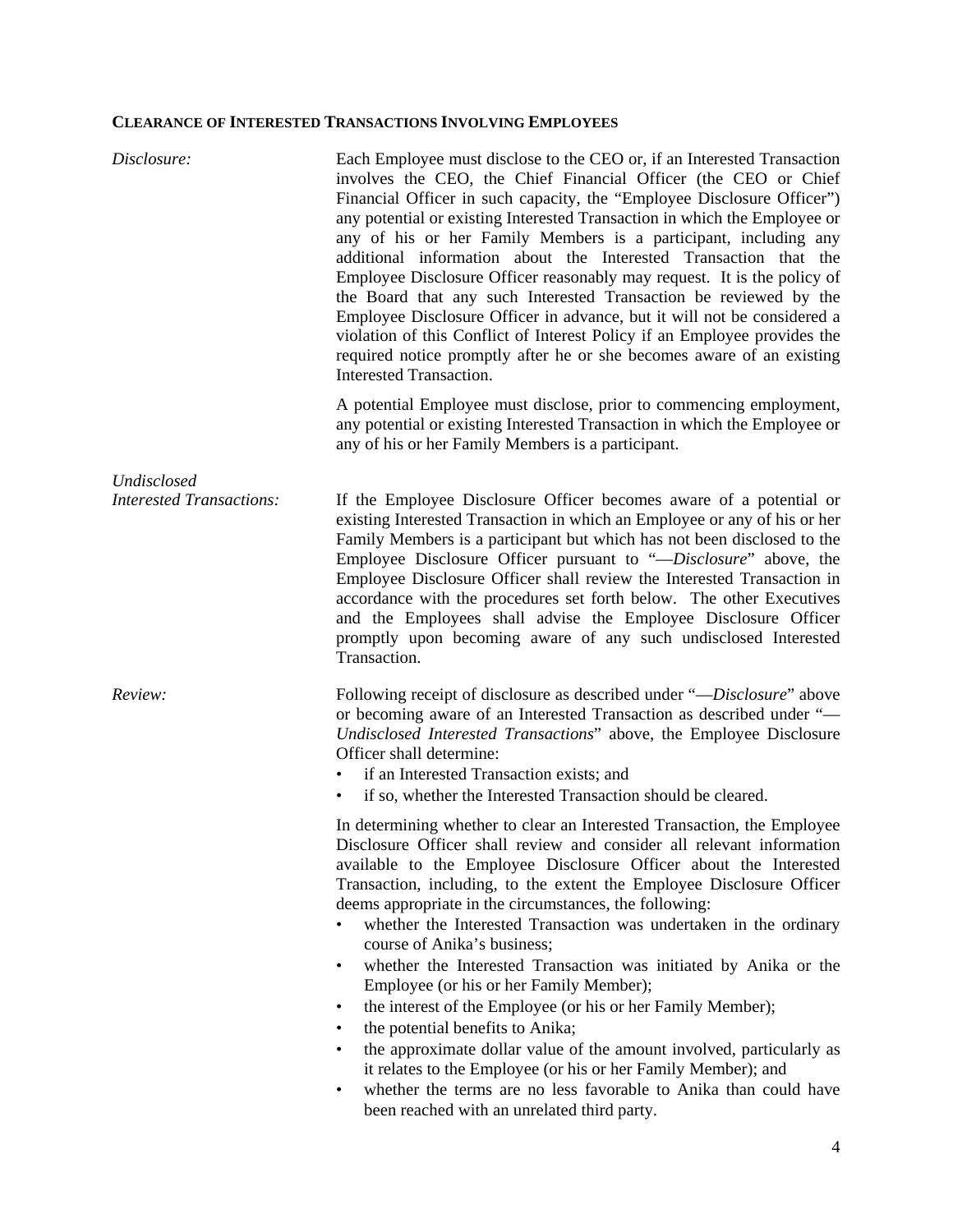| Clearance:                                    | The Employee Disclosure Officer, on behalf of Anika, may clear an<br>Interested Transaction in which an Employee or any of his or her Family<br>Members is a participant only if the Employee Disclosure Officer<br>determines in good faith that, under all of the circumstances, approval is<br>in the best interests of, and fair and reasonable to, Anika.                                                                                                                                                                      |
|-----------------------------------------------|-------------------------------------------------------------------------------------------------------------------------------------------------------------------------------------------------------------------------------------------------------------------------------------------------------------------------------------------------------------------------------------------------------------------------------------------------------------------------------------------------------------------------------------|
|                                               | In any case where the Employee Disclosure Officer determines not to<br>clear an Interested Transaction that has already occurred, the Employee<br>Disclosure Officer may direct additional actions, including immediate<br>discontinuation or rescission of the Interested Transaction or<br>modification of the Interested Transaction, to make it acceptable for<br>approval, subject to the consent of the involved Employee (or his or her<br>Family Members) to the extent required by applicable contracts or laws.           |
|                                               | Disclosures, clearances and rejections shall be documented in writing by<br>the Employee Disclosure Officer and copies shall be kept by the<br>Employee Disclosure Officer and the Employee. At each regularly<br>scheduled Board meeting, the Employee Disclosure Officer shall<br>summarize the results of any Interested Transaction review conducted by<br>the Employee Disclosure Officer since the preceding Board meeting.                                                                                                   |
| Referral to Board:                            | Notwithstanding the procedures described in "—Review" and "—<br>Clearance" above, the Employee Disclosure Officer may, when<br>appropriate in his or her discretion, refer an Interested Transaction in<br>which an Employee or any of his or her Family Members is a participant<br>to the Board for consideration and approval consistent with the<br>procedures described in "APPROVAL OF INTERESTED TRANSACTIONS<br>(INCLUDING RELATED PARTY TRANSACTIONS) INVOLVING DIRECTORS<br>AND EXECUTIVES—Review" and "—Approval" below. |
| Continuing<br><b>Interested Transactions:</b> | If an Interested Transaction will be ongoing following clearance by the<br>Employee Disclosure Officer, the Employee Disclosure Officer may<br>establish guidelines for Anika's management to follow in their ongoing<br>dealings with the Employee involved. Thereafter, the Employee<br>Disclosure Officer may review and assess the ongoing Interested<br>Transaction periodically to ensure that any guidelines have been<br>followed and that clearance of the Interested Transaction remains<br>appropriate.                  |
| Violations:                                   | Employees who are aware of activities that violate or appear to violate<br>this Conflict of Interest Policy shall report such activities to the<br>Employee Disclosure Officer. For the applicable procedure, see<br>"Reporting Concerns/Receiving Advice" section in the Code of Business<br>Conduct and Ethics of Anika Therapeutics, Inc.                                                                                                                                                                                        |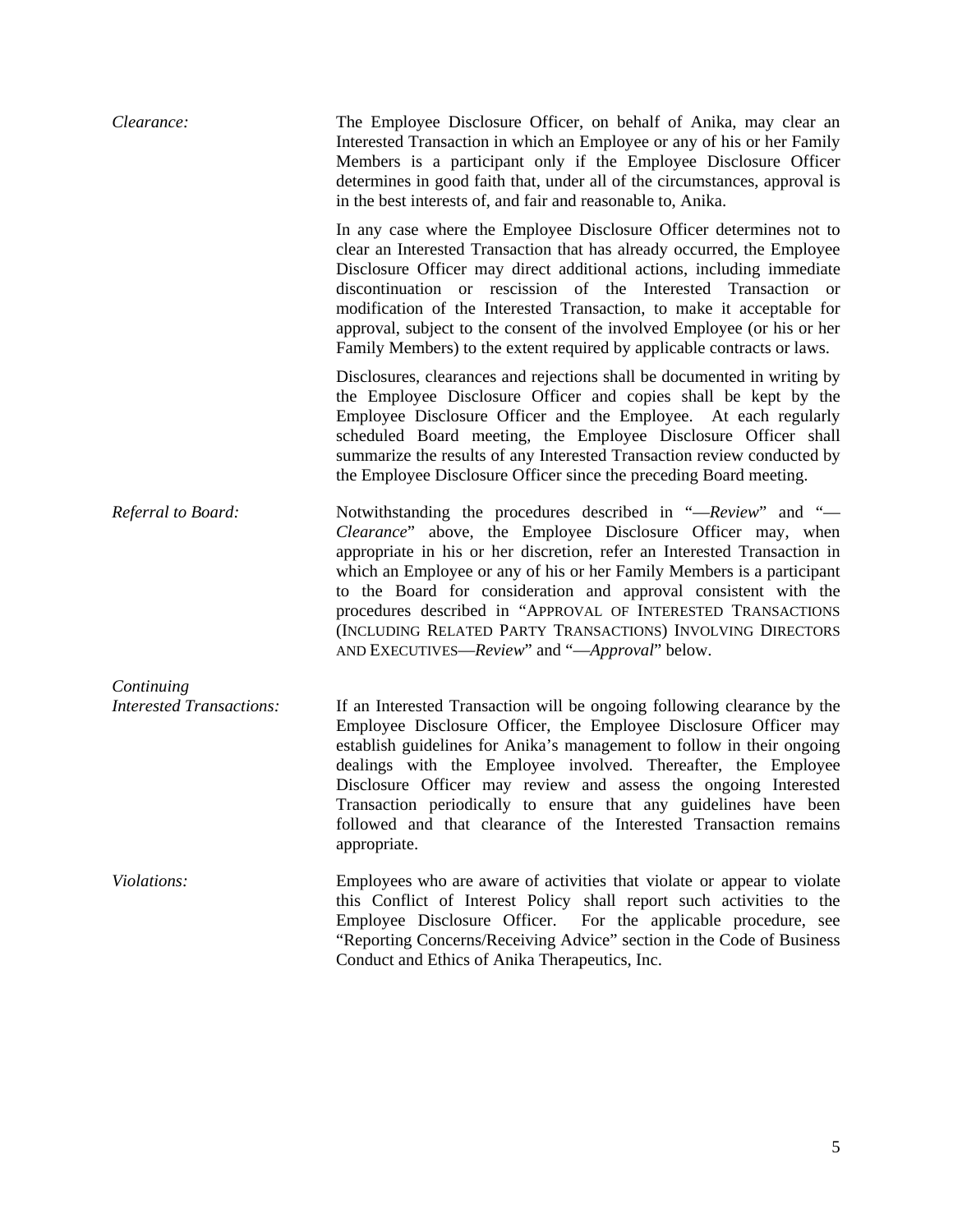### **APPROVAL OF INTERESTED TRANSACTIONS (INCLUDING RELATED PARTY TRANSACTIONS) INVOLVING DIRECTORS AND EXECUTIVES**

*Disclosure:* Each Director or Executive must provide written notice to the lead director of the Board (or, if an Interested Transaction involves the lead director, the CEO) of any potential or existing Interested Transaction in which the Director or Executive (or his or her Family Members) is a participant, including any additional information about the Interested Transaction that the lead director or the CEO, as applicable, reasonably may request. It is the policy of the Board that any such Interested Transaction be reviewed by the Board in advance, but it will not be considered a violation of this Conflict of Interest Policy if a Director or Executive provides the required notice promptly after he or she becomes aware of an existing Interested Transaction.

> A Director nominee must disclose all potential or existing Interested Transactions in which the Director nominee (or his or her Family Members) is a participant before his or her nomination is approved by the Board, and a newly designated Executive must disclose all potential or existing Interested Transactions in which the Executive (or his or her Family Members) is a participant before being designated by the Board as an "officer" for purposes of Section 16 of the U.S. Securities Exchange Act of 1934. The foregoing disclosure requirements apply to a Director nominee or newly designated Executive who previously served as an Employee, even if the Interested Transactions in which he or she (or his or her Family Members) is a participant were previously disclosed and cleared in accordance with "CLEARANCE OF INTERESTED TRANSACTIONS INVOLVING EMPLOYEES" above.

> In addition, in connection with each annual proxy statement of Anika Therapeutics, Inc., each Director and Executive will be required to complete a questionnaire soliciting information regarding his or her Family Members and past, current and proposed Interested Transactions in which the Director or Executive (or his or her Family Members) was or is a participant.

*Interested Transactions:* If the lead director of the Board becomes aware of a potential or existing Interested Transaction in which another Director or an Executive (or the Family Members of such a Director or Executive) is a participant but which has not been disclosed pursuant to "—*Disclosure*" above, the Interested Transaction shall be reviewed and considered in accordance with the procedures set forth below. The Executives and the other Directors shall advise the lead director promptly upon becoming aware of any such undisclosed Interested Transaction.

*Undisclosed*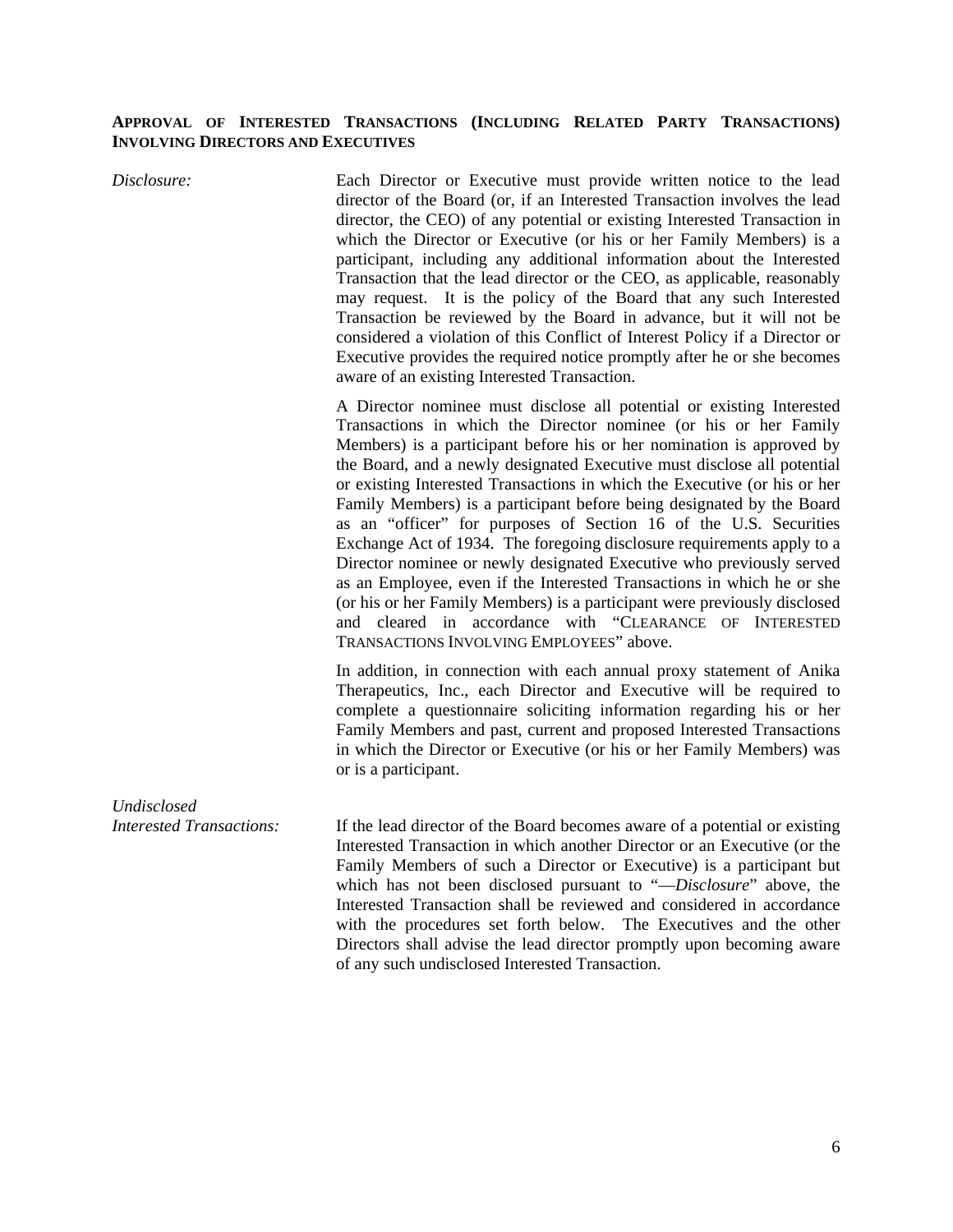*Review:* Following receipt of notice as described under "—*Disclosure*" above or becoming aware of an Interested Transaction as described under "— *Undisclosed Interested Transactions*" above, the lead director of the Board or the CEO, as the case may be, will be responsible for reporting the potential or existing Interested Transaction, together with a summary of the material facts, to the Board for consideration at the next regularly scheduled Board meeting or, at the request of the Director or Executive involved or in the discretion of the lead director or the CEO, at a special meeting called as soon as practicable in order to consider whether to approve the Interested Transaction.

> No Director shall participate in any discussion, approval or other Board action with respect to an Interested Transaction in which such Director (or his or her Family Members) is a participant, but the Director:

- must provide all material information concerning the Interested Transaction to the Board;
- may ask to make a presentation to the Board regarding the Interested Transaction; and
- may be counted in determining the presence of a quorum at the meeting at which the Board considers the Interested Transaction.

If there is doubt as to whether a transaction, arrangement or relationship constitutes an Interested Transaction, the determination of whether an Interested Transaction exists shall require the vote of a majority of the disinterested Directors participating in the vote.

In determining whether to approve an Interested Transaction, the Board shall review and consider all relevant information available to it about the Interested Transaction, including, to the extent the Board deems appropriate in the circumstances, the following:

- whether the Interested Transaction was undertaken in the ordinary course of Anika's business;
- whether the Interested Transaction was initiated by Anika or the Director or Executive (or his or her Family Members);
- the interest of the Director or Executive (or his or her Family Members);
- the potential benefits to Anika;
- the approximate dollar value of the amount involved, particularly as it relates to the Director or Executive (or his or her Family Members);
- whether the terms are no less favorable to Anika than could have been reached with an unrelated third party; and
- any other information that would be material to investors in light of the circumstances.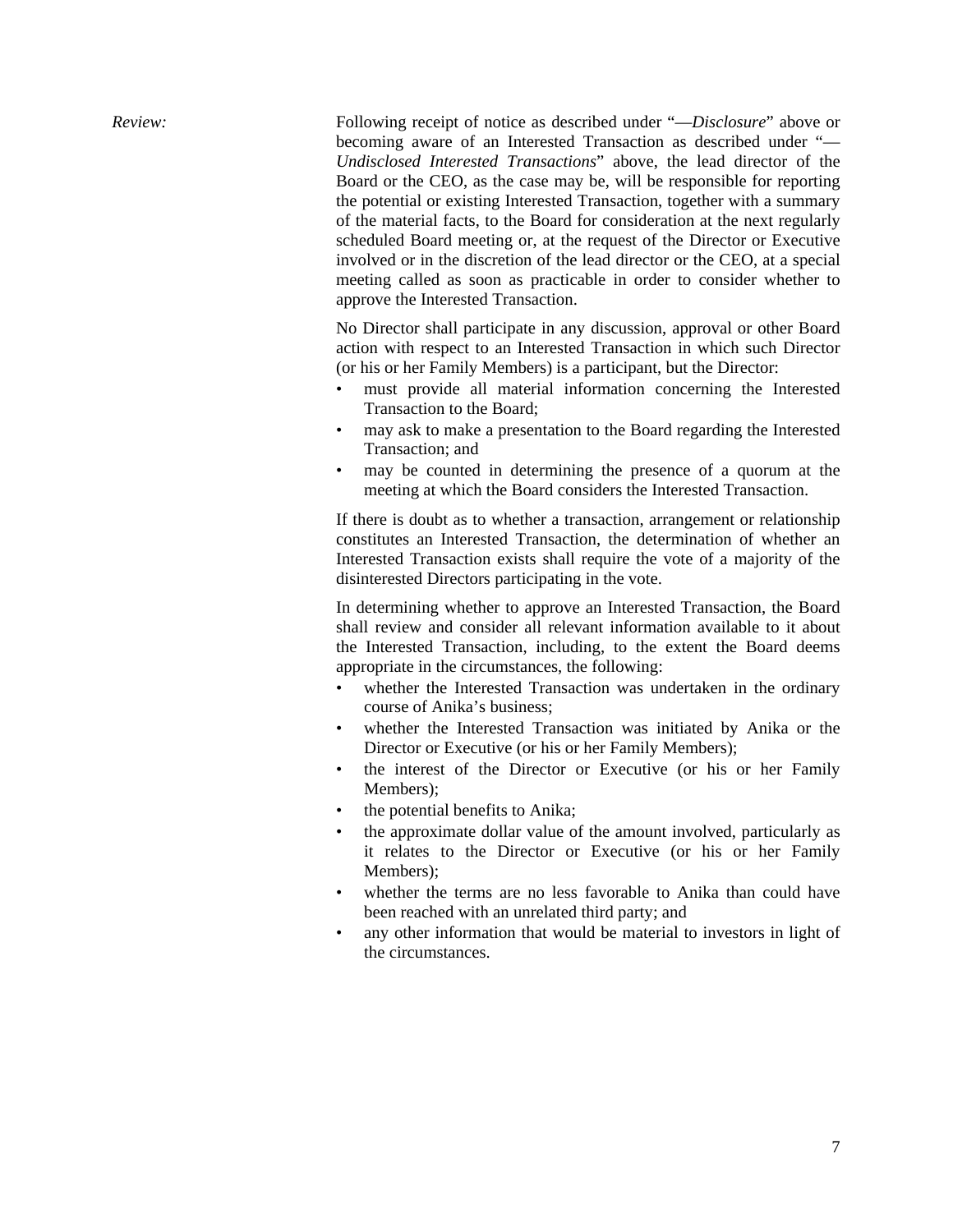| Approval:                                     | The Board may approve an Interested Transaction only if it determines in<br>good faith that, under all of the circumstances, approval is in the best<br>interests of, and fair to, Anika. Any such determination shall require the<br>vote of (a) with respect to a Related Party Transaction, two-thirds of the<br>disinterested Directors participating in the vote or (b) with respect to any<br>other Interested Transaction, a majority of the disinterested Directors<br>participating in the vote.                                                          |
|-----------------------------------------------|--------------------------------------------------------------------------------------------------------------------------------------------------------------------------------------------------------------------------------------------------------------------------------------------------------------------------------------------------------------------------------------------------------------------------------------------------------------------------------------------------------------------------------------------------------------------|
|                                               | In any case where the Board determines not to approve an Interested<br>Transaction that has already occurred, the Board may direct additional<br>actions, including immediate discontinuation or rescission of the<br>Interested Transaction or modification of the Interested Transaction, to<br>make it acceptable for approval, subject to the consent of the involved<br>Director or Executive (or his or her Family Members) to the extent<br>required by applicable contracts or laws.                                                                       |
|                                               | The minutes of the meeting at which an Interested Transaction is<br>considered shall summarize the disclosures that were made and shall<br>reflect that any interested Director abstained from participating and<br>voting.                                                                                                                                                                                                                                                                                                                                        |
| Continuing<br><b>Interested Transactions:</b> | If an Interested Transaction will be ongoing following Board approval,<br>the Board may establish guidelines for Anika's management to follow in<br>their ongoing dealings with the Director or Executive (or his or her<br>Family Members) participating in the Interested Transaction. Thereafter,<br>the Board, on at least an annual basis, shall review and assess the<br>ongoing Interested Transaction to ensure that any guidelines established<br>by the Board have been followed and that approval of the Interested<br>Transaction remains appropriate. |
| Violations:                                   | Executives and Directors who are aware of activities that violate or<br>appear to violate this Conflict of Interest Policy shall report such<br>activities to the lead director of the Board or, if such activities involve<br>the lead director, to the Chair of the Governance and Nominating<br>applicable procedure,<br>"Reporting"<br>Committee.<br>For<br>the<br>see<br>Concerns/Receiving Advice" section in the Code of Business Conduct<br>and Ethics of Anika Therapeutics, Inc.                                                                         |